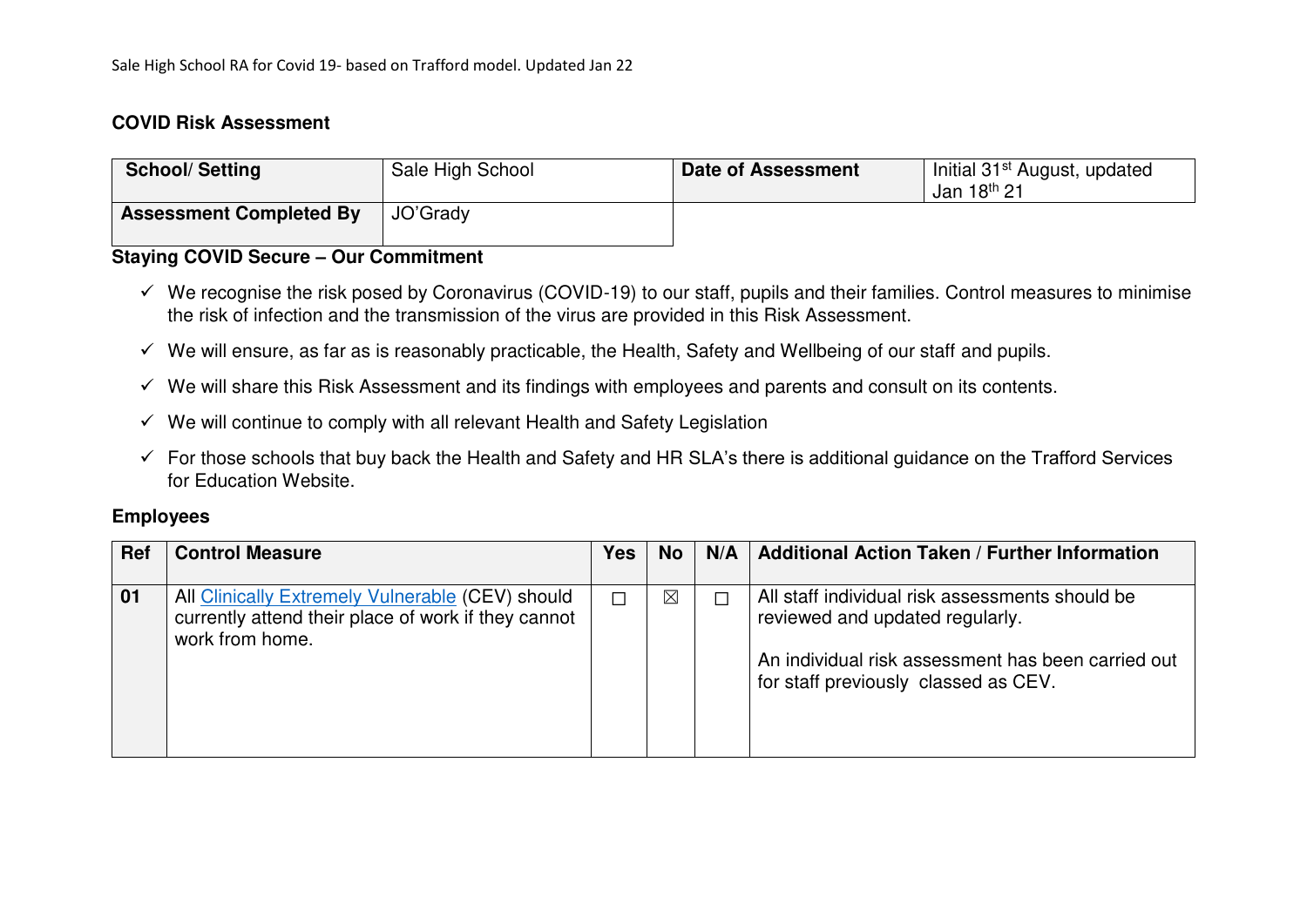| $\overline{02}$ | All employees must not attend school if they<br>have one or more Covid-19 symptoms (a new,<br>continuous cough or a high temperature, or has a<br>loss of, or change in, their normal sense of taste<br>or smell), or they have had a positive test (LFD or<br>PCR) or if told by Test and Trace to self-isolate.<br>If a staff member becomes symptomatic they<br>should arrange to have a PCR test as soon as<br>possible and follow the 'Stay at Home Guidance' | $\boxtimes$ | П | $\Box$ | If you have, or feel that you have, symptoms of<br>coronavirus, you must apply for a test to check if<br>you have the virus.<br>NHS Test and Trace: how it works - GOV.UK<br>(www.gov.uk) |
|-----------------|--------------------------------------------------------------------------------------------------------------------------------------------------------------------------------------------------------------------------------------------------------------------------------------------------------------------------------------------------------------------------------------------------------------------------------------------------------------------|-------------|---|--------|-------------------------------------------------------------------------------------------------------------------------------------------------------------------------------------------|
|                 | Staff who have tested positive are able to<br>undertake LFT tests on day 5 and 6. If they have<br>two consecutive negative LFT tests 24 hours<br>apart on day 5 and day $67$ they can end isolation<br>as long as they are well enough and do not have<br>a high temperature.                                                                                                                                                                                      |             |   |        | School will request screen shots of negative LFTs<br>with bar code showing in order to accept staff back<br>to school. RTW interviews will be held with staff as<br>a supportive measure. |
|                 | Staff are asked to undertake twice-weekly LFT<br>testing at home. From 11 <sup>th</sup> Jan, a positive LFT is<br>sufficient to begin self-isolation. Individuals no<br>longer need to have a confirmatory PCR.                                                                                                                                                                                                                                                    |             |   |        | School requests evidence of the positive LFT with<br>bar code showing                                                                                                                     |
|                 | If a staff member develops symptoms of Covid-<br>19 whilst at work, they must be sent home<br>immediately and begin their isolation period.                                                                                                                                                                                                                                                                                                                        |             |   |        | Information on getting a test is available at:                                                                                                                                            |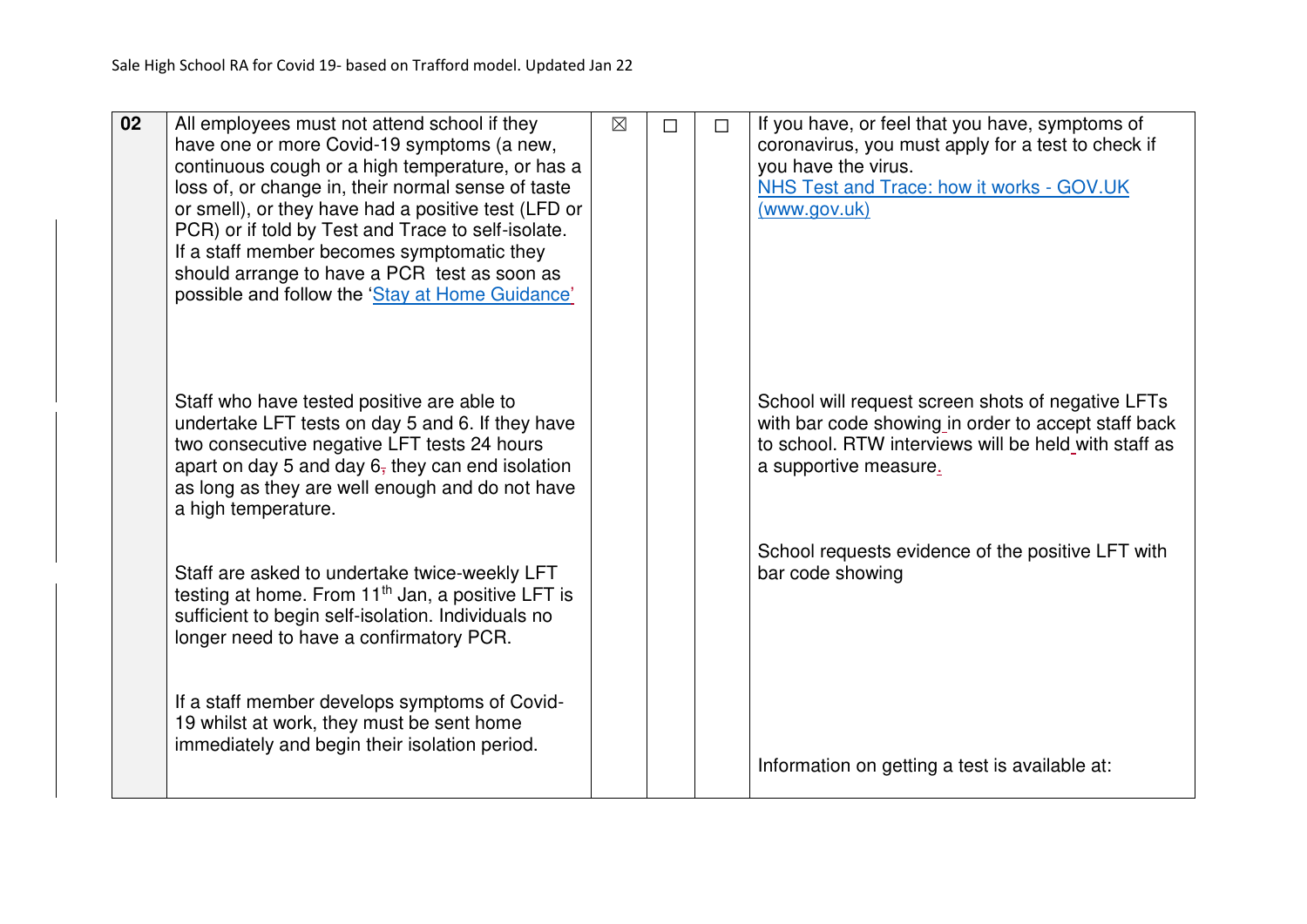|    | Staff are not required to self-isolate if they live in<br>the same household as someone with COVID-<br>19, or are a close contact of someone with<br>COVID-19, and any of the following apply:<br>they are fully vaccinated<br>they are below the age of 18 years and 6<br>months<br>they have taken part in or are currently part of<br>$\bullet$<br>an approved COVID-19 vaccine trial<br>they are not able to get vaccinated for medical<br>reasons<br>However, they should take daily LFT tests and<br>only attend school if these are negative.<br>If staff are not fully vaccinated, they should self-<br>isolate immediately if someone in their<br>household/support bubble becomes symptomatic<br>or if they have been identified as a close contact |             |        |        | Coronavirus (COVID-19): getting tested - GOV.UK<br>(www.gov.uk)<br>Also refer to the additional Trafford Public Health<br>Guidelines. |
|----|---------------------------------------------------------------------------------------------------------------------------------------------------------------------------------------------------------------------------------------------------------------------------------------------------------------------------------------------------------------------------------------------------------------------------------------------------------------------------------------------------------------------------------------------------------------------------------------------------------------------------------------------------------------------------------------------------------------------------------------------------------------|-------------|--------|--------|---------------------------------------------------------------------------------------------------------------------------------------|
|    | in school.                                                                                                                                                                                                                                                                                                                                                                                                                                                                                                                                                                                                                                                                                                                                                    |             |        |        |                                                                                                                                       |
| 03 | The school will regularly keep in touch with<br>colleagues who are self-isolating or working from<br>home to monitor and support their Physical and<br>Mental Health & Wellbeing                                                                                                                                                                                                                                                                                                                                                                                                                                                                                                                                                                              | $\boxtimes$ | $\Box$ | $\Box$ |                                                                                                                                       |
| 04 | The school will provide suitable information and<br>equipment to work at home safely and effectively                                                                                                                                                                                                                                                                                                                                                                                                                                                                                                                                                                                                                                                          | $\boxtimes$ | $\Box$ | $\Box$ |                                                                                                                                       |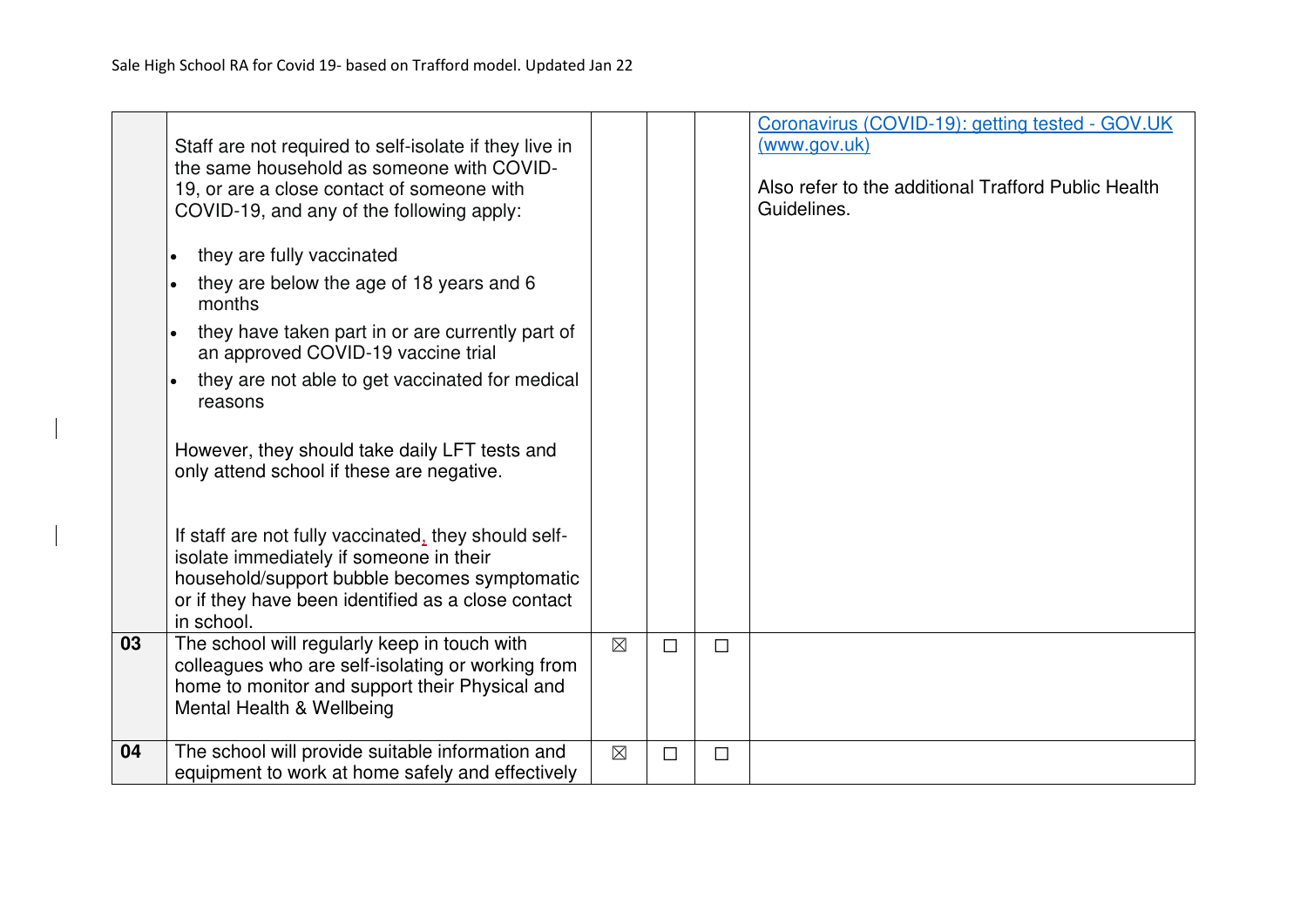|    | including and will provide additional aids and<br>adaptations where required.                                                                                                                                                    |    |  |  |
|----|----------------------------------------------------------------------------------------------------------------------------------------------------------------------------------------------------------------------------------|----|--|--|
|    | All staff working from home will be given the use<br>of a school laptop and internet access will be<br>provided where necessary. Additional<br>equipment such as laptop risers, separate mice<br>and keyboards will be provided. |    |  |  |
| 05 | The school will hold an up-to-date list of anyone<br>aged 18 yrs and 6 months who have been double<br>vaccinated for business continuity reasons.                                                                                | X. |  |  |
|    | <b>Additional Information:</b><br>Staff have been informed in briefings of the changes to the testing regime                                                                                                                     |    |  |  |

## **Pupils**

| <b>Ref</b> | <b>Control Measure</b>                                                                                                                                                                                                                                                            | <b>Yes</b>  | <b>No</b> | N/A | <b>Actions Taken</b>                 |
|------------|-----------------------------------------------------------------------------------------------------------------------------------------------------------------------------------------------------------------------------------------------------------------------------------|-------------|-----------|-----|--------------------------------------|
|            |                                                                                                                                                                                                                                                                                   |             |           |     | <b>Details / Further Information</b> |
| 06         | All Clinically Extremely Vulnerable pupils should<br>attend their education setting unless they are<br>one of the very small number of children and<br>young people under paediatric or other specialist<br>care who have been advised by their GP or<br>clinician not to attend. | $\boxtimes$ |           | 囗   |                                      |
|            | Parents must notify school of any child who may<br>be registered as clinically extremely vulnerable.                                                                                                                                                                              |             |           |     |                                      |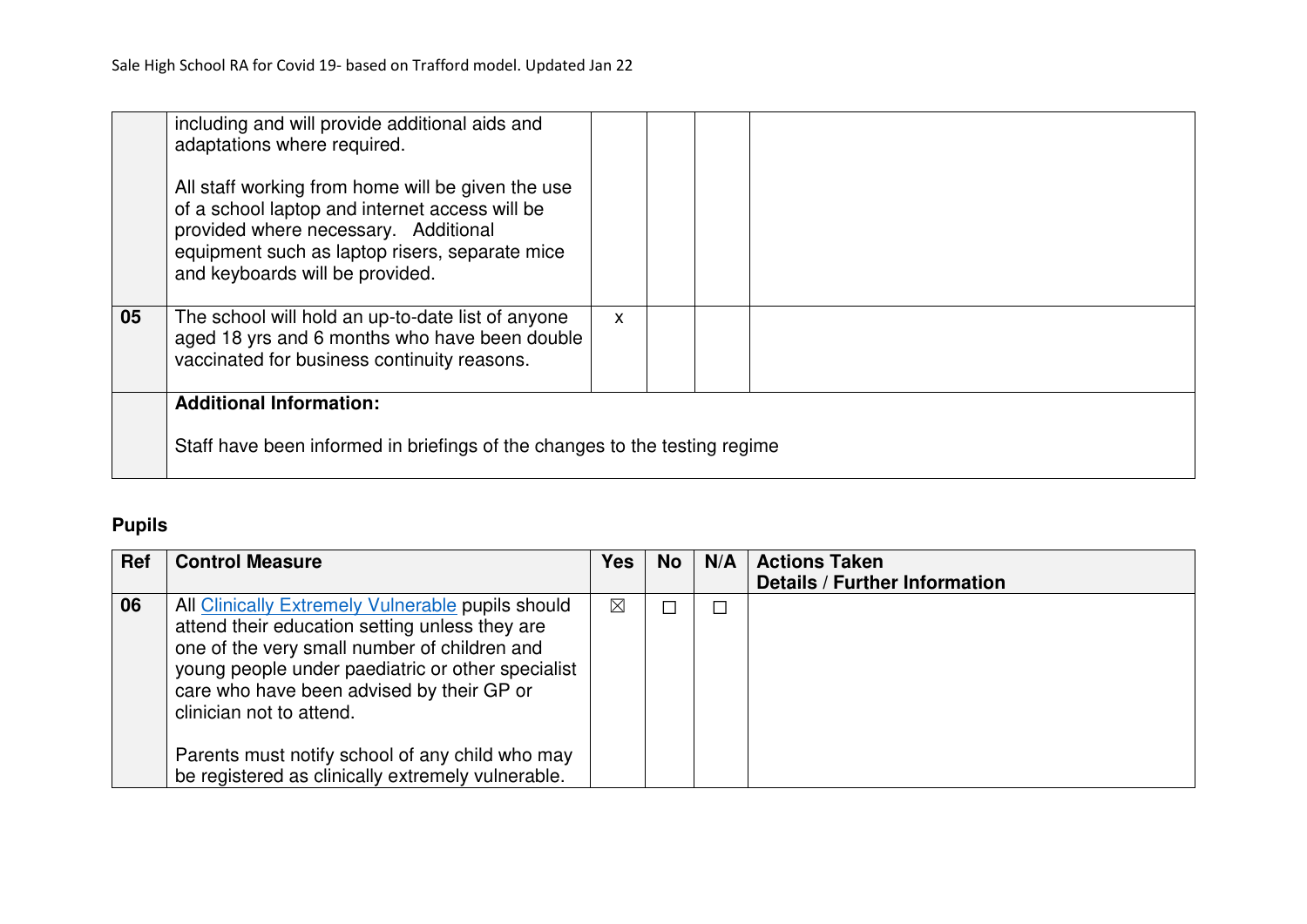| 07 | All pupils with a COVID-19 positive test result<br>should stay at home and self-isolate<br>immediately.<br>Pupils with symptoms of COVID-19, no matter<br>how mild, should arrange to have a PCR test as<br>soon as possible. They must not attend school<br>until their test result is known. If test is negative,<br>and they are well, the pupil can return to their<br>school as long as they have been fever free for<br>48 hours before returning and feel well.<br>Pupils aged under 18 years, 6 months are not<br>required to self-isolate if they live in the same<br>household as someone with COVID-19, or are a<br>close contact of someone with COVID-19. They<br>should take a LFT test daily for 7 days and<br>continue to attend school as normal unless they<br>have a positive test result. If they develop<br>symptoms, they should get a PCR<br>If positive, they must follow the <b>Stay at Home</b><br>Guidance. | $\boxtimes$ | $\Box$ | $\Box$ |  |
|----|----------------------------------------------------------------------------------------------------------------------------------------------------------------------------------------------------------------------------------------------------------------------------------------------------------------------------------------------------------------------------------------------------------------------------------------------------------------------------------------------------------------------------------------------------------------------------------------------------------------------------------------------------------------------------------------------------------------------------------------------------------------------------------------------------------------------------------------------------------------------------------------------------------------------------------------|-------------|--------|--------|--|
|    |                                                                                                                                                                                                                                                                                                                                                                                                                                                                                                                                                                                                                                                                                                                                                                                                                                                                                                                                        |             |        |        |  |
| 08 | Where a pupil is unable to attend their school<br>because they are complying with clinical or<br>public health advice, access to remote education<br>will be provided. Schools should monitor<br>engagement with this activity.                                                                                                                                                                                                                                                                                                                                                                                                                                                                                                                                                                                                                                                                                                        | $\boxtimes$ | $\Box$ | $\Box$ |  |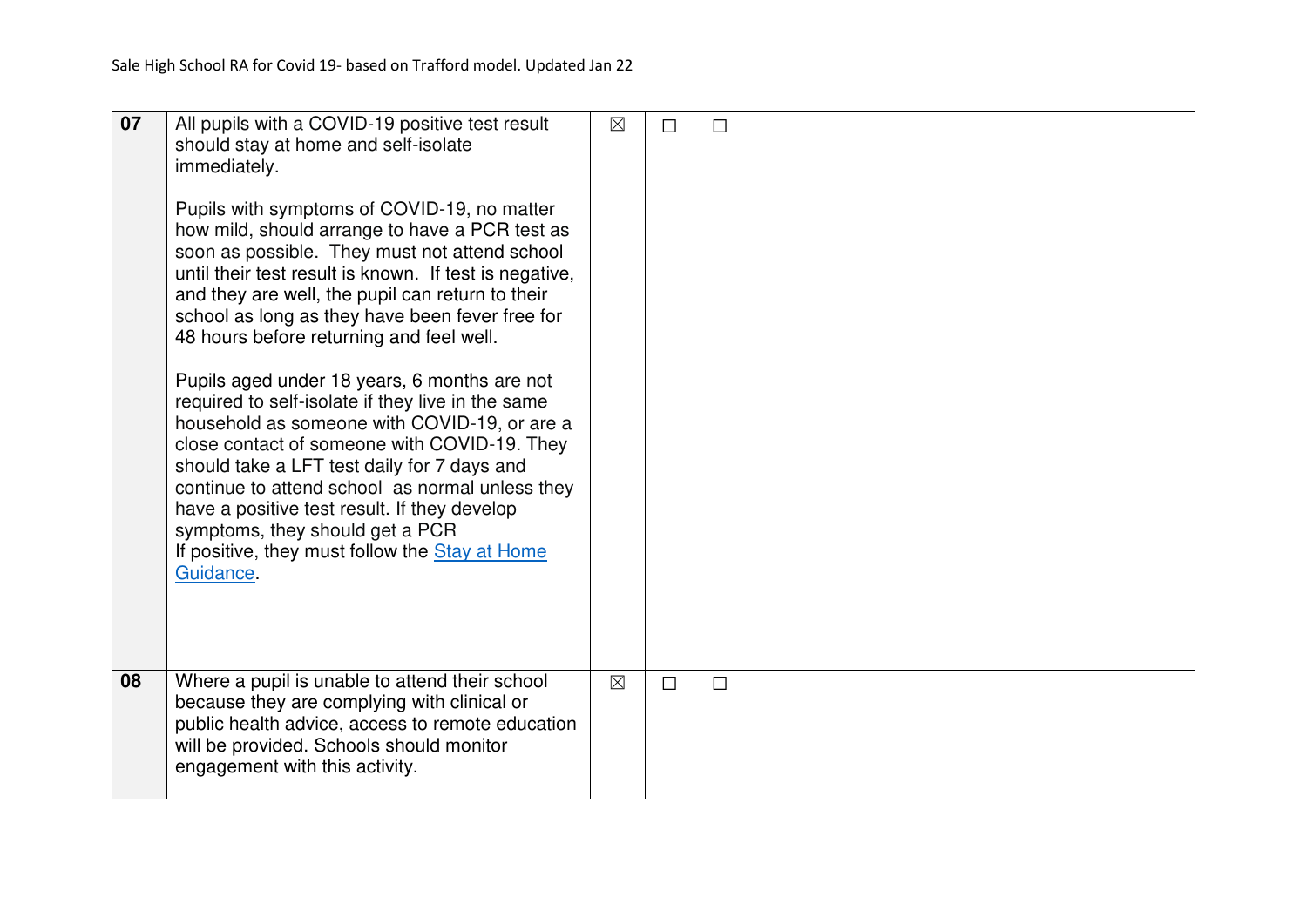| 09 | It is no longer recommended that it is necessary<br>to keep children in consistent groups ('bubbles').<br>Schools should make sure their outbreak<br>management plans cover the possibility that in<br>some local areas it may become necessary to<br>reintroduce 'bubbles' for a temporary period, to<br>reduce mixing between groups.                                                                                                                                                                                                                                                                                                                         | $\boxtimes$ | $\Box$ | $\Box$ |                                                                                                                                                      |
|----|-----------------------------------------------------------------------------------------------------------------------------------------------------------------------------------------------------------------------------------------------------------------------------------------------------------------------------------------------------------------------------------------------------------------------------------------------------------------------------------------------------------------------------------------------------------------------------------------------------------------------------------------------------------------|-------------|--------|--------|------------------------------------------------------------------------------------------------------------------------------------------------------|
| 10 | Rapid testing using Lateral Flow Devices (LFD)s<br>will support the return to education in January r<br>by helping to identify people who are<br>asymptomatic;<br>Secondary school pupils should complete<br>1 onsite test, on return to school, before<br>moving to regular twice weekly tests at<br>home. These tests will be supplied by<br>school<br>Secondary school staff should complete<br>regular twice weekly tests at home.<br>A small on-site LFD test centre should be<br>maintained in secondary schools to allow<br>for those unable to take LFD test at home<br>on site.<br>Primary school staff should complete<br>twice weekly tests at home. |             |        |        | JOG and CGL to organise distribution of home<br>testing kits to staff and students. JOG to include<br>arrangements/reporting for this in letter home |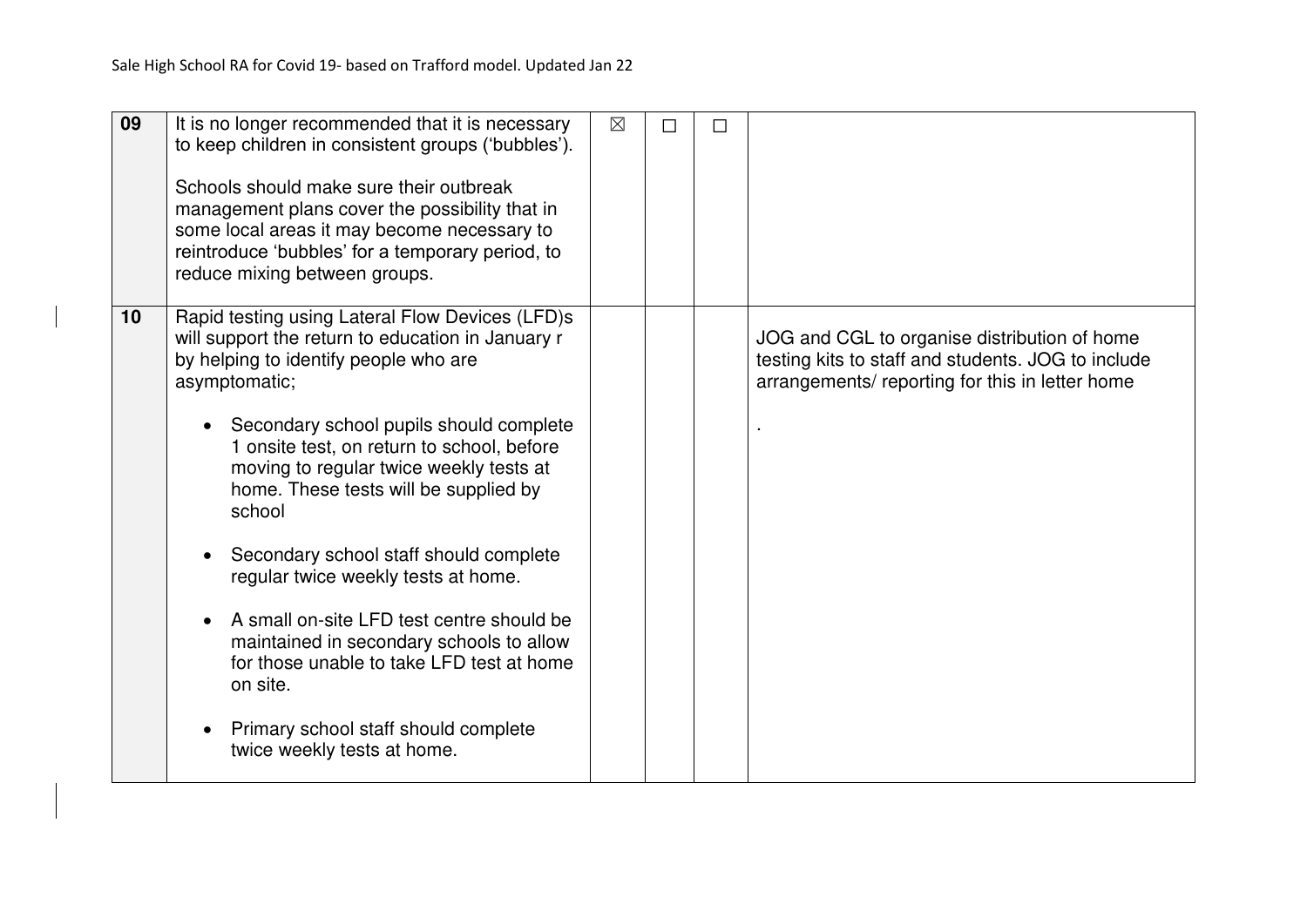Sale High School RA for Covid 19- based on Trafford model. Updated Jan 22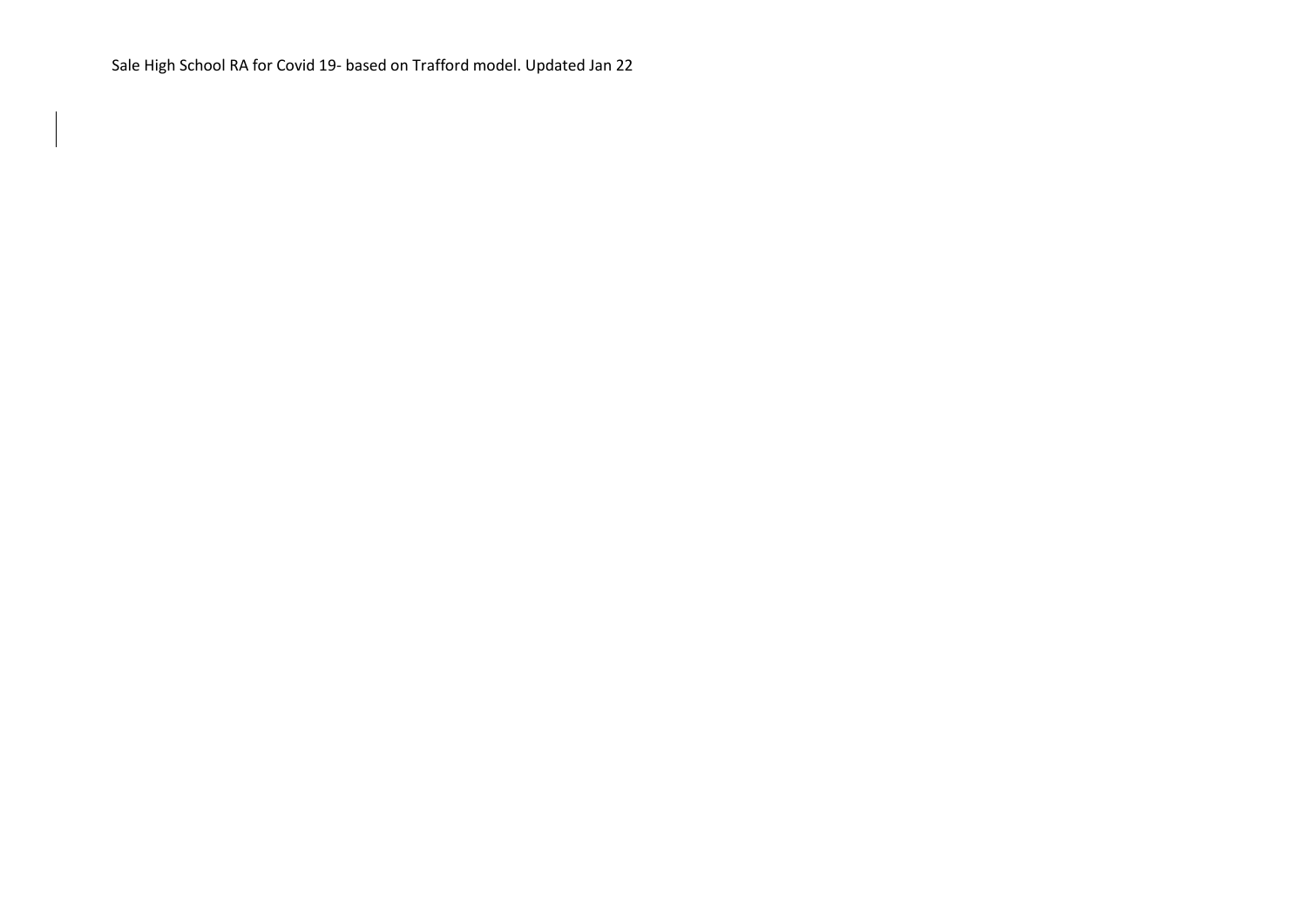# **Social Distancing**

| <b>Ref</b> | <b>Control Measure</b>                                                                                                                                                                                                                                                                                                                                                                                                                  | <b>Yes</b>  | <b>No</b> | N/A    | <b>Actions Taken</b>                                                                                                                                                                                                                                                                                                                                                                                                                                                      |
|------------|-----------------------------------------------------------------------------------------------------------------------------------------------------------------------------------------------------------------------------------------------------------------------------------------------------------------------------------------------------------------------------------------------------------------------------------------|-------------|-----------|--------|---------------------------------------------------------------------------------------------------------------------------------------------------------------------------------------------------------------------------------------------------------------------------------------------------------------------------------------------------------------------------------------------------------------------------------------------------------------------------|
|            |                                                                                                                                                                                                                                                                                                                                                                                                                                         |             |           |        | <b>Details / Further Information</b>                                                                                                                                                                                                                                                                                                                                                                                                                                      |
| 11         | Although social distancing is no longer a legal<br>requirement for staff and pupils, Head Teachers<br>still have a legal duty to ensure the health and<br>safety of their staff.<br>Where appropriate, briefings and meetings will<br>be held virtually Where possible, training<br>sessions will be held face to face but this will be<br>subject to Covid mitigation measures such as<br>sanitising, distancing and good ventilation. | $\boxtimes$ | $\Box$    | $\Box$ | When there is an increase in local Covid-19 cases,<br>considerations should be given to ensuring social<br>distancing amongst staff-e.g;<br>• Stagger the use and limit the occupancy of<br>staff room and offices by employees and<br>ensure staff maintain social distancing.<br>Ensure maximum occupancy of each room is<br>$\bullet$<br>calculated to ensure staff can maintain social<br>distancing.<br>Car sharing should be avoided where<br>$\bullet$<br>possible |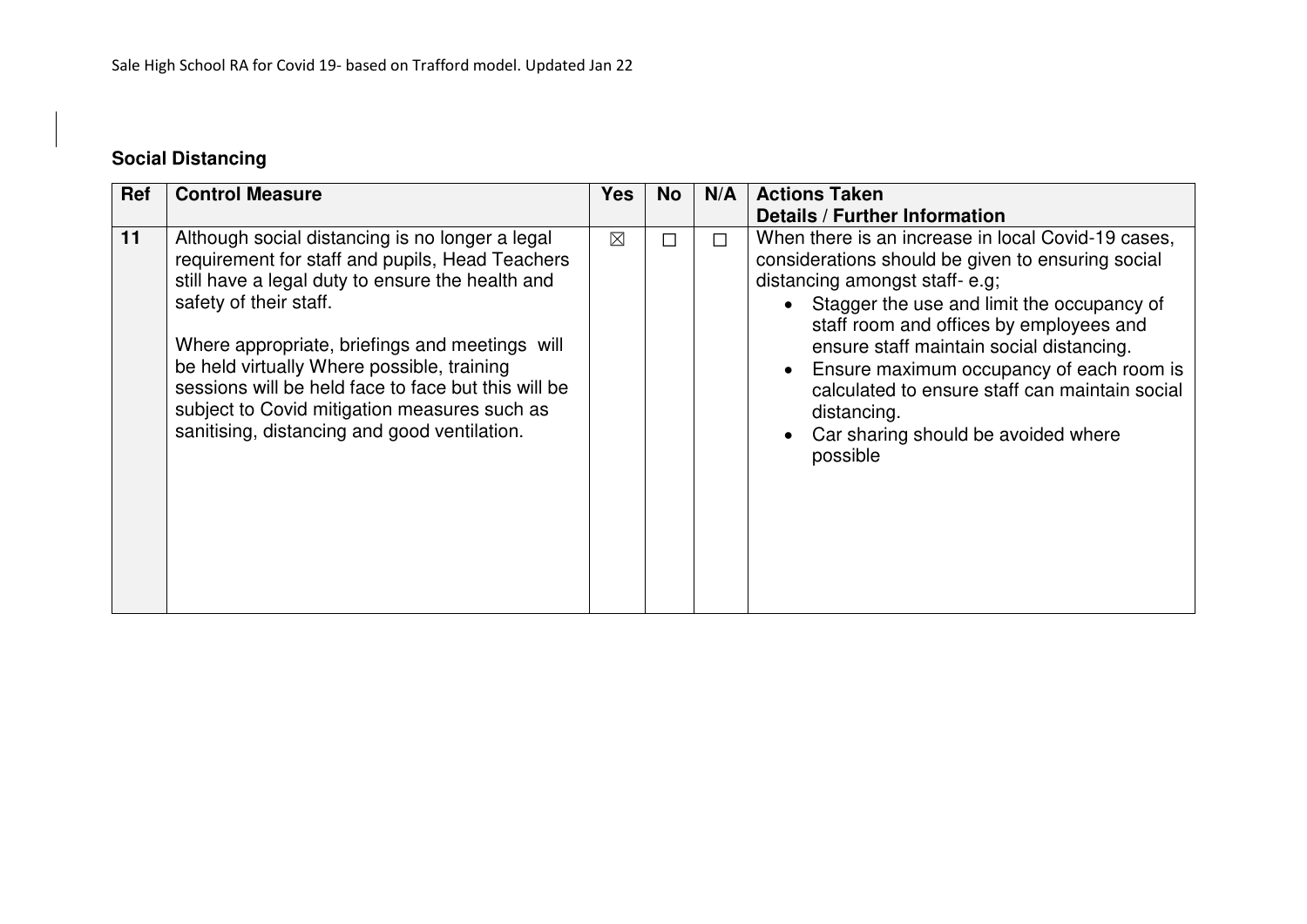## **Infection Control, Cleaning and Hygiene Arrangements**

| Ref | <b>Control Measure</b>                                                                                                                                                                                                                                                                                                                                                                                                                                                                                         | <b>Yes</b>  | <b>No</b> | N/A    | <b>Actions Taken</b><br><b>Details / Further Information</b>                                                                                                                                                                                                                                                                                                                                                               |
|-----|----------------------------------------------------------------------------------------------------------------------------------------------------------------------------------------------------------------------------------------------------------------------------------------------------------------------------------------------------------------------------------------------------------------------------------------------------------------------------------------------------------------|-------------|-----------|--------|----------------------------------------------------------------------------------------------------------------------------------------------------------------------------------------------------------------------------------------------------------------------------------------------------------------------------------------------------------------------------------------------------------------------------|
| 12  | Staff and pupils who are experiencing symptoms<br>associated with COVID-19 are instructed not to<br>attend the school.<br>See point 2 and 7 above                                                                                                                                                                                                                                                                                                                                                              | $\boxtimes$ | П         | П      |                                                                                                                                                                                                                                                                                                                                                                                                                            |
| 13  | Staff who experience symptoms as above whilst<br>at work to immediately go home and follow the<br>Stay at Home Guidance. See point 2 above                                                                                                                                                                                                                                                                                                                                                                     | $\times$    | П         | $\Box$ |                                                                                                                                                                                                                                                                                                                                                                                                                            |
| 14  | Pupils who experience COVID-19 symptoms<br>should be collected from school/ setting as soon<br>as possible. They should be kept 2m apart from<br>all other pupils and staff whilst on site.<br>Whilst awaiting collection, they should be moved,<br>if possible, to a room where they can be isolated<br>behind a closed door, depending on the age and<br>needs of the pupil, with appropriate adult<br>supervision if required. The room should be well<br>ventilated by opening a window, if safe to do so. | $\times$    | □         | П      | Where the child or staff member tests negative,<br>they can return to their setting if they no longer<br>display COVID-19 related symptoms.<br>Where the child or staff member tests positive,<br>the school will contact the local health protection<br>team who will work with the school and guide the<br>school through the actions needed and will<br>provide will provide advice on who requires to be<br>sent home. |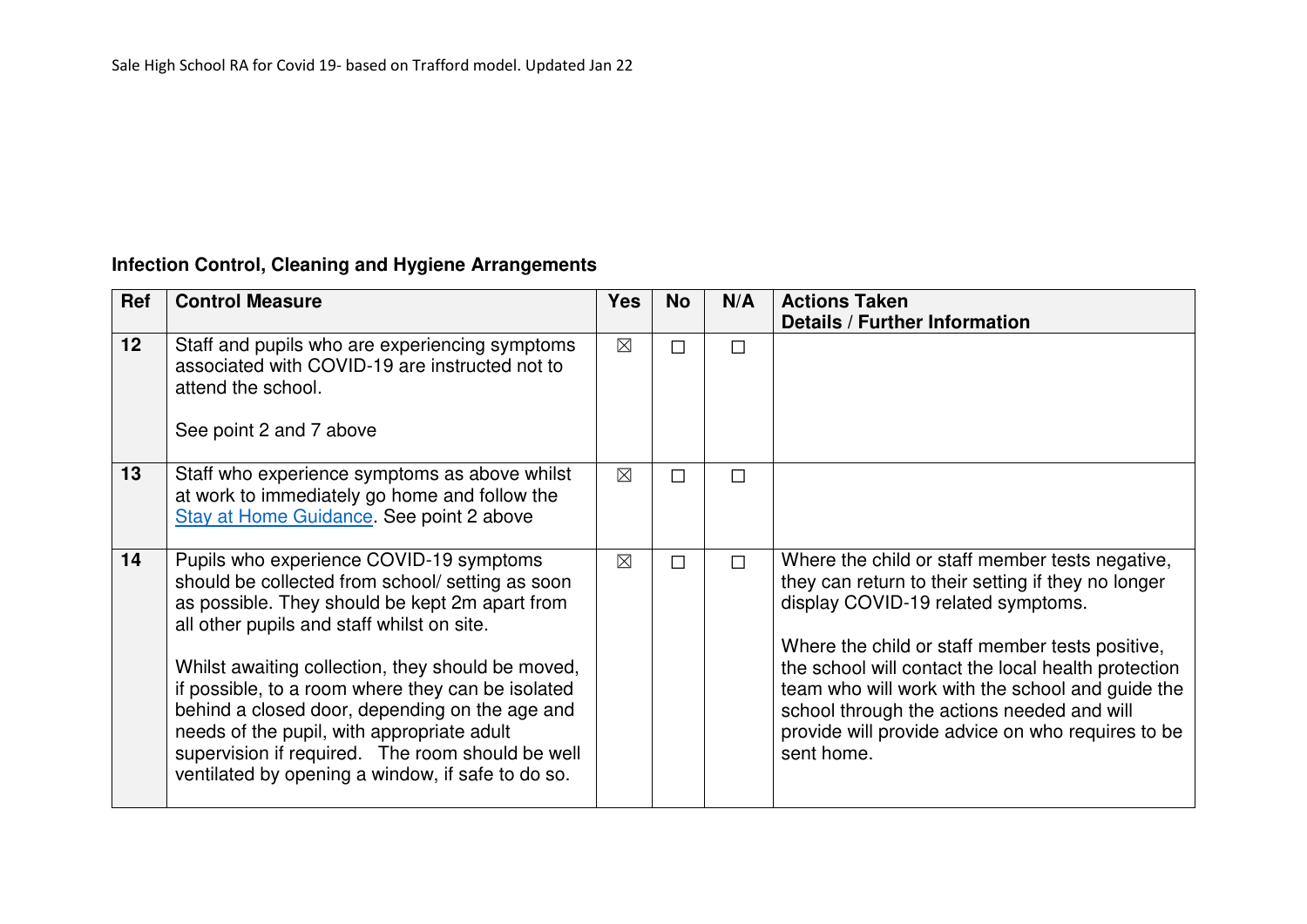| If a pupil needs direct personal care or the 2m<br>distance cannot be maintained until they can                                                                                                                                     |  |  |
|-------------------------------------------------------------------------------------------------------------------------------------------------------------------------------------------------------------------------------------|--|--|
| return home, staff should wear the appropriate                                                                                                                                                                                      |  |  |
| PPE.                                                                                                                                                                                                                                |  |  |
| If the pupil needs to go to the bathroom while<br>waiting to be collected, they should use disabled<br>toilet. This toilet will be cleaned and disinfected<br>using standard cleaning products before being<br>used by anyone else. |  |  |
| Once the pupil has been collected, the staff                                                                                                                                                                                        |  |  |
| member should dispose of their PPE safely then<br>wash their hands thoroughly for 20 seconds.                                                                                                                                       |  |  |
| The affected area will then be cleaned with                                                                                                                                                                                         |  |  |
| normal household disinfectant to reduce the risk<br>of passing the infection on to other people.                                                                                                                                    |  |  |
| The pupil will be required to take a PCR test                                                                                                                                                                                       |  |  |
| either visiting a test site or ordering one online. If<br>test is negative, and they are well, they can return                                                                                                                      |  |  |
| to their school.                                                                                                                                                                                                                    |  |  |
| Staff/ pupils who test positive for COVID 19                                                                                                                                                                                        |  |  |
| should self-isolate for 10 days. As with staff,<br>students can return to school on day 6 if they                                                                                                                                   |  |  |
| have had a negative LFT on day 5 followed by a                                                                                                                                                                                      |  |  |
| negative 24 hours later on the morning of day 6.<br>This is subject to their feeling well enough to and                                                                                                                             |  |  |
| not having a high temperature.                                                                                                                                                                                                      |  |  |
|                                                                                                                                                                                                                                     |  |  |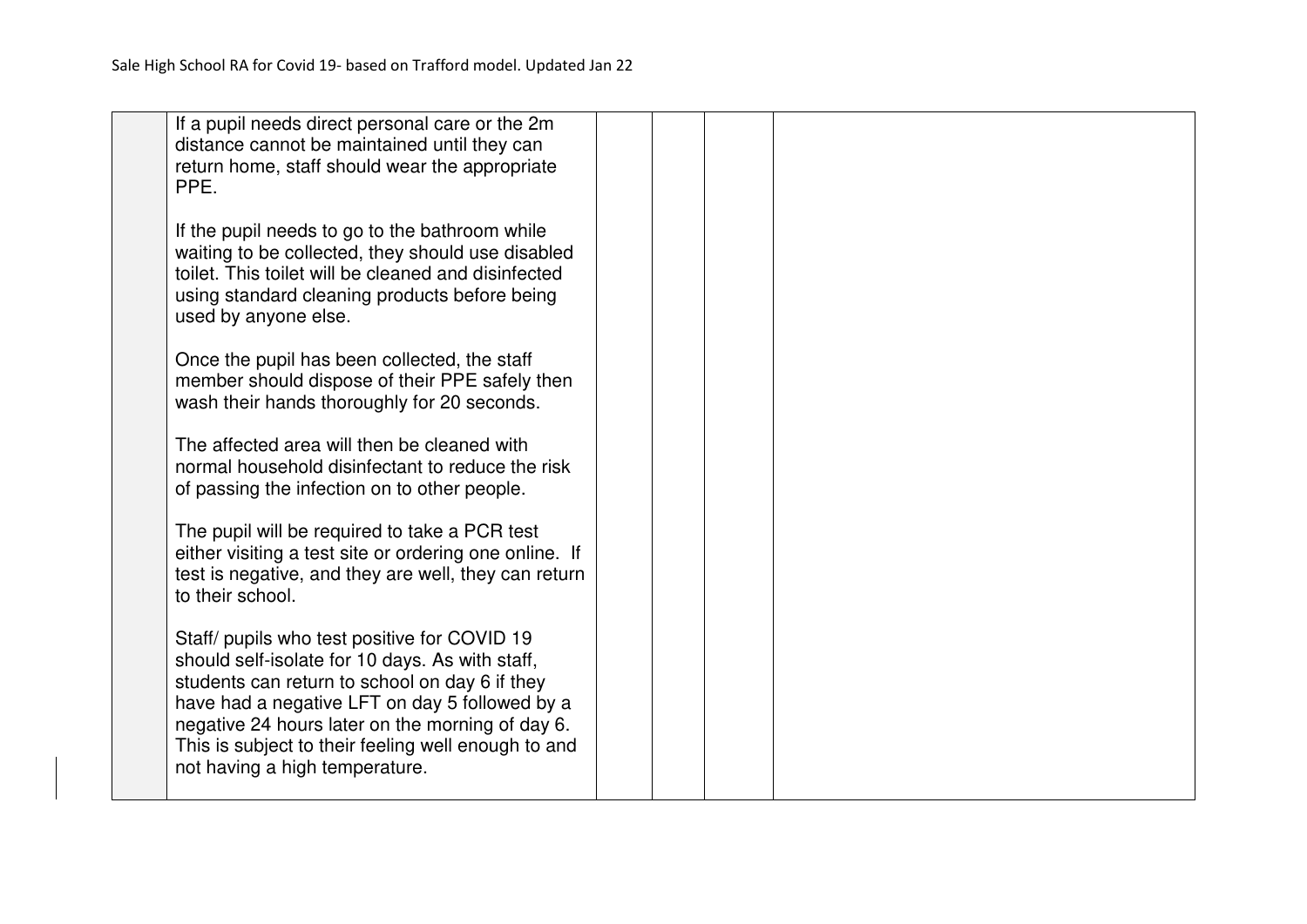| 15 | Hand sanitisers will be available at all entrances<br>to the school and throughout the school and will<br>be regularly monitored and maintained.                                                                                                                                                                                                                                                                                                                                                                                                                                                                                                                                                                                                          | $\boxtimes$ | П      | $\Box$ |  |
|----|-----------------------------------------------------------------------------------------------------------------------------------------------------------------------------------------------------------------------------------------------------------------------------------------------------------------------------------------------------------------------------------------------------------------------------------------------------------------------------------------------------------------------------------------------------------------------------------------------------------------------------------------------------------------------------------------------------------------------------------------------------------|-------------|--------|--------|--|
| 16 | All staff and pupils will be encouraged to regularly<br>wash their hands with soap and water, or to<br>sanitise their hands, especially upon arrival at<br>school, prior to eating, following breaks and lunch<br>time and any other time deemed necessary (for<br>example, after coughing or sneezing).<br>Pupils will be encouraged to wash or sanitise their<br>hands if they change rooms. Where wash<br>facilities do not exist in each classroom, additional<br>sanitiser points will be available in each<br>classroom and pupils must sanitise their hands on<br>exiting or entering the room.<br>In addition to the measures above, staff are also<br>advised to wash their hands before and after<br>handling any materials shared with pupils. | $\boxtimes$ | $\Box$ | $\Box$ |  |
| 17 | All staff and pupils are encouraged to cough /<br>sneeze into tissues and dispose of these in<br>appropriate waste disposal bins. (Catch it, Kill it,<br>Bin it).<br>The school will provide sufficient tissues for use<br>by staff and pupils. Staff within classrooms are                                                                                                                                                                                                                                                                                                                                                                                                                                                                               |             |        |        |  |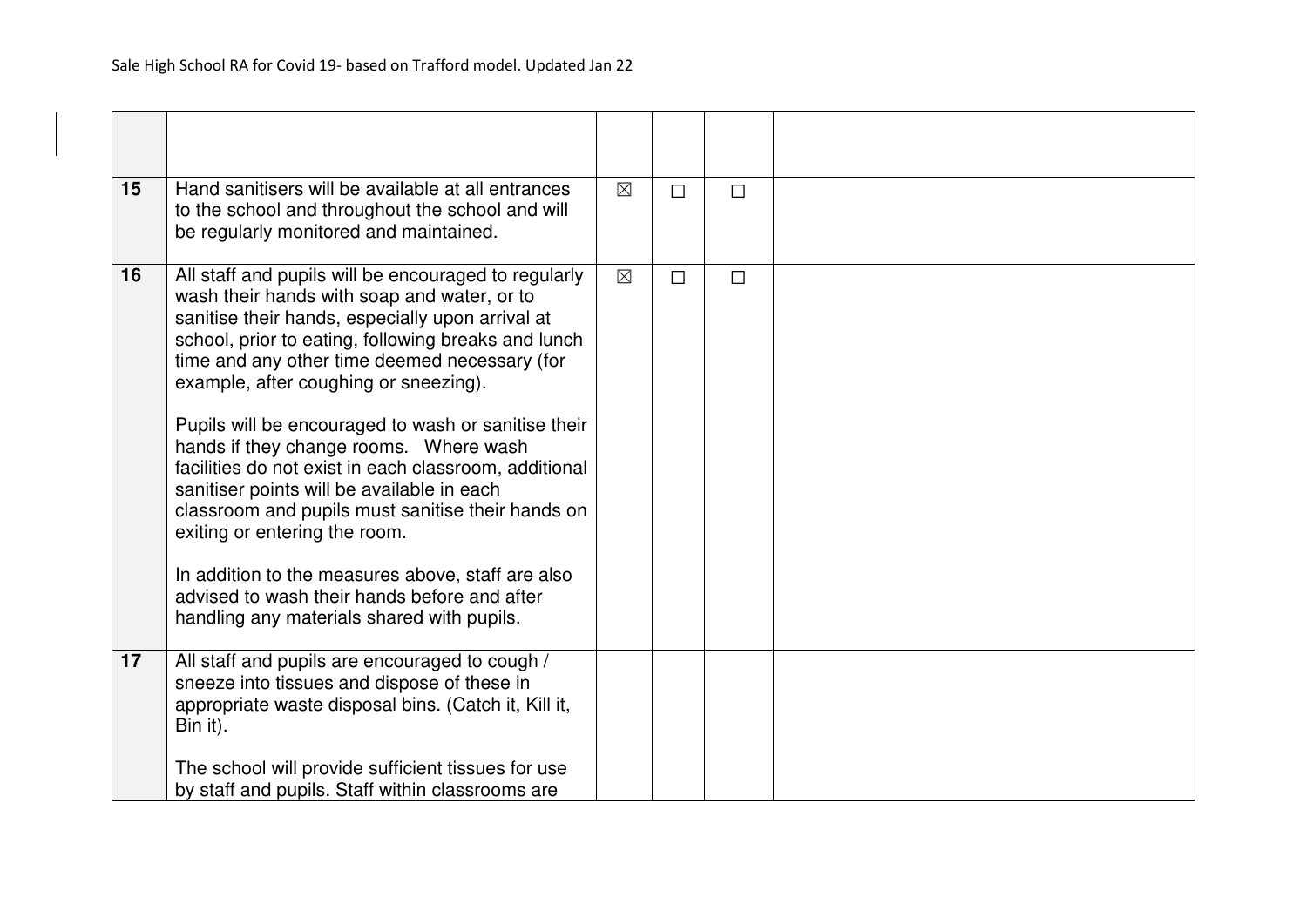|    | responsible for ensuring that there are adequate<br>supplies of tissues in their rooms.<br>Additional lidded bins and increased emptying /<br>replacement are provided / in-place.                                                                                                                                                                                                                                                                                                                                                                                                                                                                                                                                               |             |        |        |                                                                                                                                                                                                                                                                                                                                                                                                                                                                                                                                                                                                                                                                                     |
|----|----------------------------------------------------------------------------------------------------------------------------------------------------------------------------------------------------------------------------------------------------------------------------------------------------------------------------------------------------------------------------------------------------------------------------------------------------------------------------------------------------------------------------------------------------------------------------------------------------------------------------------------------------------------------------------------------------------------------------------|-------------|--------|--------|-------------------------------------------------------------------------------------------------------------------------------------------------------------------------------------------------------------------------------------------------------------------------------------------------------------------------------------------------------------------------------------------------------------------------------------------------------------------------------------------------------------------------------------------------------------------------------------------------------------------------------------------------------------------------------------|
| 18 | Equipment that may need to be shared<br>(laminators, guillotines, items of equipment used<br>in the class that will be then used by someone<br>else, etc.) should be cleaned and sanitised after<br>use.<br>Cleaning materials will be available throughout the<br>school to allow cleaning of shared materials.                                                                                                                                                                                                                                                                                                                                                                                                                 | $\boxtimes$ | $\Box$ | $\Box$ |                                                                                                                                                                                                                                                                                                                                                                                                                                                                                                                                                                                                                                                                                     |
| 19 | All working areas within the building will be well-<br>ventilated (Windows and Doors open) where safe<br>and appropriate to do so and a comfortable<br>teaching environment should be maintained by<br>increasing the heating where necessary.<br>Classroom windows should be open to allow<br>natural ventilation (in cooler weather windows<br>should be opened just enough to provide constant<br>background ventilation and opened more fully<br>during breaks to purge the air in the space) and if<br>safe to do so, external opening doors may also be<br>used.<br>Standalone air-conditioning units may be used as<br>normal. Centralised ventilations system that<br>removes and circulates air to different rooms must | $\boxtimes$ | $\Box$ | $\Box$ | Good ventilation can be achieved by a variety of<br>measures including:<br>mechanical ventilation systems – these<br>$\bullet$<br>should be adjusted to increase the<br>ventilation rate wherever possible and<br>checked to confirm that normal operation<br>meets current guidance and that only<br>fresh outside air is circulated. If possible,<br>systems should be adjusted to full fresh<br>air or, if not, then systems should be<br>operated as normal as long as they are<br>within a single room and supplemented by<br>an outdoor air supply<br>natural ventilation - opening windows (in<br>cooler weather windows should be<br>opened just enough to provide constant |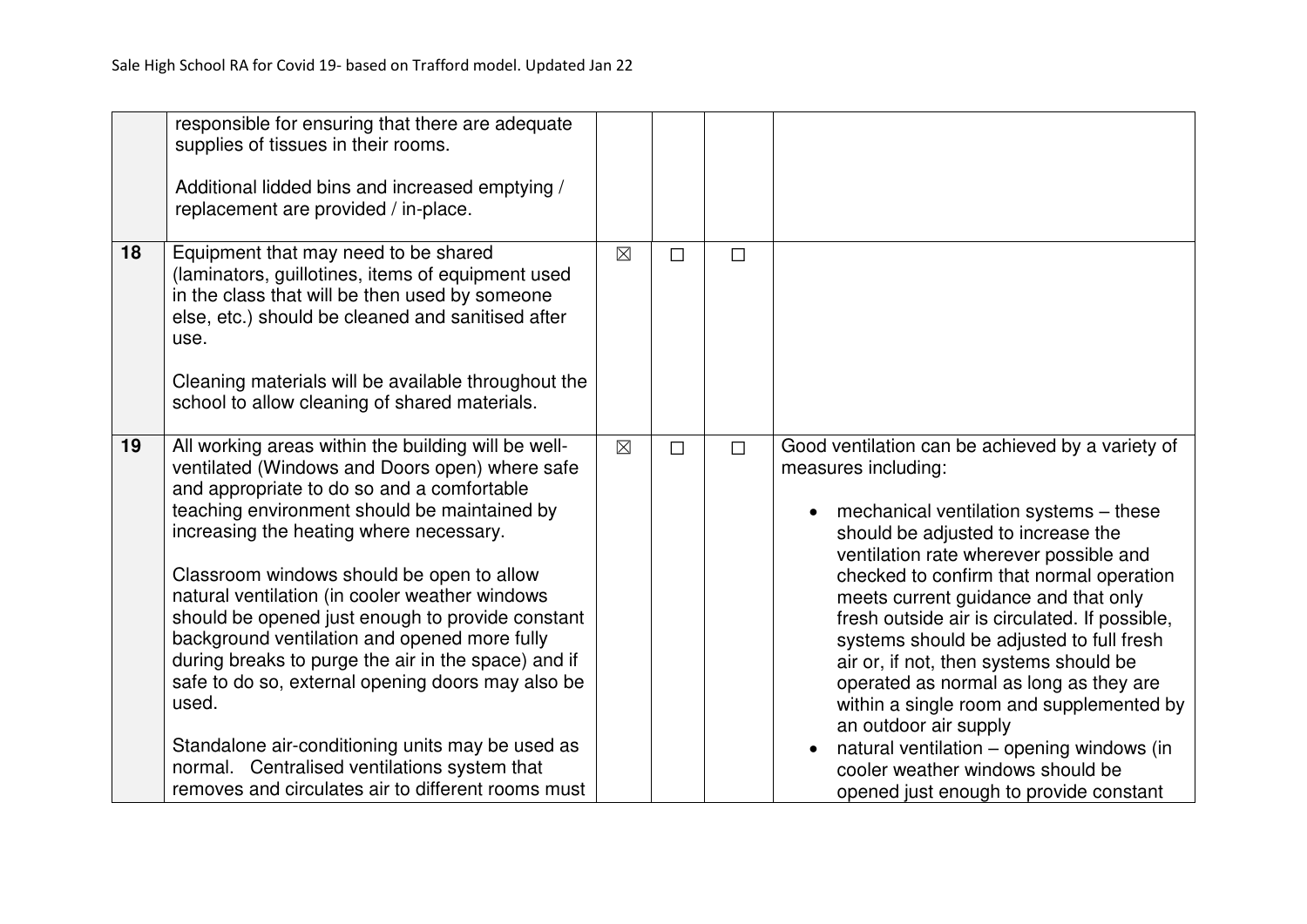| have the recirculation turned off and must use a<br>fresh air supply.<br>Where it is difficult to maintain a comfortable<br>temperature, the school will consider allowing<br>pupils to wear additional items of clothing in<br>addition to the school's uniform. | background ventilation and opened more<br>fully during breaks to purge the air in the<br>space). Opening internal doors can also<br>assist with creating a throughput of air<br>natural ventilation - if necessary external<br>opening doors may also be used (as long<br>as they are not fire doors and where safe<br>to do so).                                                                                                                                                                                                                                                                                                                                        |
|-------------------------------------------------------------------------------------------------------------------------------------------------------------------------------------------------------------------------------------------------------------------|--------------------------------------------------------------------------------------------------------------------------------------------------------------------------------------------------------------------------------------------------------------------------------------------------------------------------------------------------------------------------------------------------------------------------------------------------------------------------------------------------------------------------------------------------------------------------------------------------------------------------------------------------------------------------|
|                                                                                                                                                                                                                                                                   | To balance the need for increased ventilation<br>while maintaining a comfortable temperature,<br>consider:<br>• opening high level windows in colder<br>weather in preference to low level to<br>reduce draughts<br>increasing the ventilation while spaces<br>are unoccupied (for example, between<br>classes, during break and lunch, when a<br>room is unused)<br>providing flexibility to allow additional,<br>suitable indoor clothing<br>Heating should be used as necessary to ensure<br>comfort levels are maintained particularly in<br>occupied spaces.<br>Poorly ventilated spaces should be identified and<br>steps taken to improve fresh air flow in these |
|                                                                                                                                                                                                                                                                   | areas, giving particular consideration when<br>holding events where visitors such as parents<br>are on site, for example school plays.                                                                                                                                                                                                                                                                                                                                                                                                                                                                                                                                   |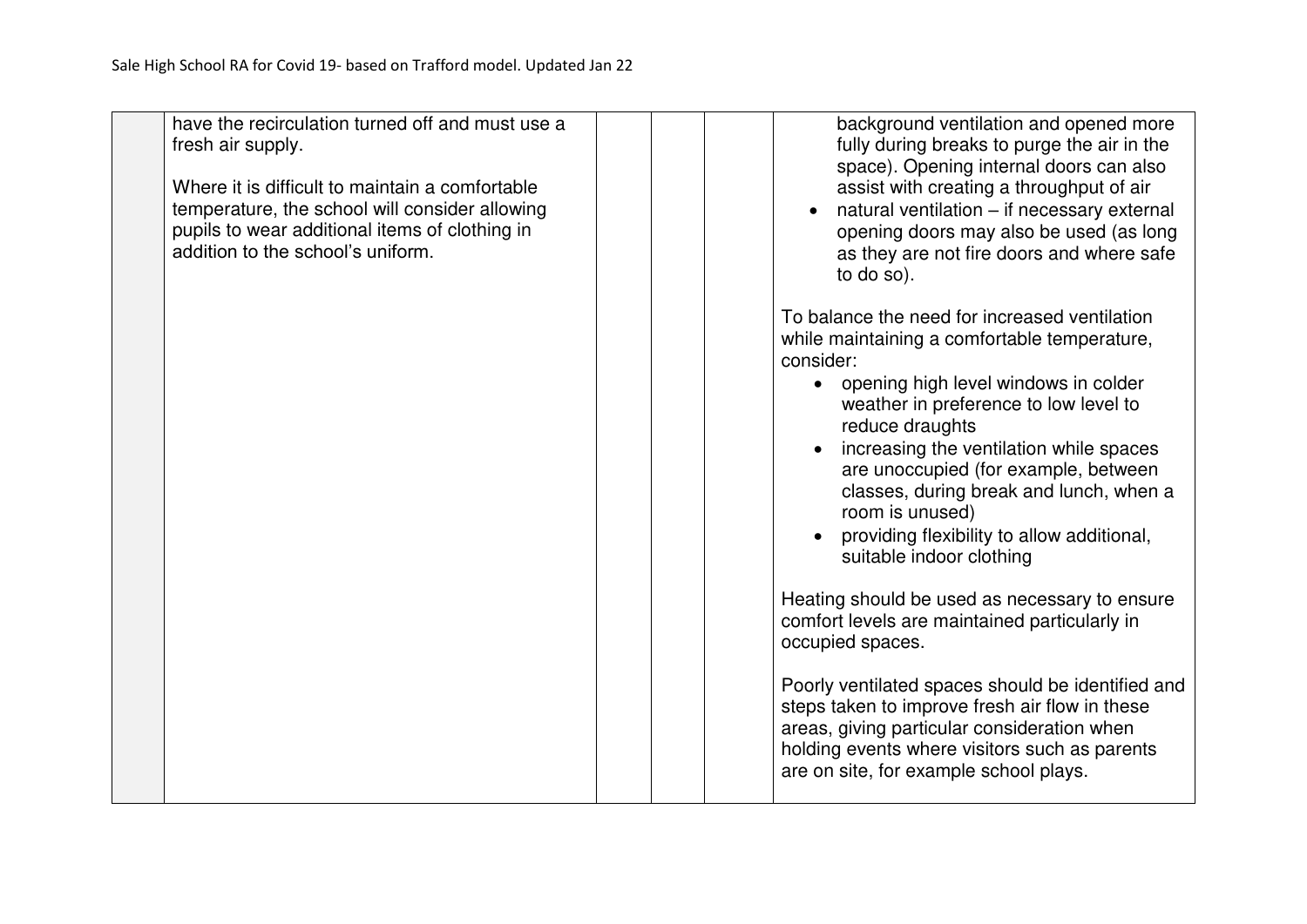| 20 | A regular cleaning schedule should be<br>maintained. This should include twice daily<br>cleaning (using detergent and hot water followed<br>by a chlorine based disinfectant solution) of all<br>areas and equipment, with a particular focus on<br>frequently touched surfaces:<br><b>Toilets</b><br>Door Handles/ Access Buttons<br>Kitchen areas and associated equipment<br>Water dispensers/coolers<br><b>Printers/ Photocopiers</b><br><b>White Boards</b><br><b>Play Equipment</b><br>Public Health (PH) have published guidance on<br>cleaning. | $\boxtimes$  | П      | $\Box$ |                                                                                         |
|----|---------------------------------------------------------------------------------------------------------------------------------------------------------------------------------------------------------------------------------------------------------------------------------------------------------------------------------------------------------------------------------------------------------------------------------------------------------------------------------------------------------------------------------------------------------|--------------|--------|--------|-----------------------------------------------------------------------------------------|
| 21 | Staff and pupils are provided with instructions on<br>how to achieve effective hand-washing; for<br>example, in the form of posters, written guidance<br>and videos clips etc.                                                                                                                                                                                                                                                                                                                                                                          | $\times$     | $\Box$ | $\Box$ | <b>Hand-Washing Guidance</b><br><b>Hand-Washing Video</b><br><b>Hand-Washing Poster</b> |
| 22 | Suppliers and contractors who attend the school<br>will be advised infection control arrangements, no-<br>access areas and expectations around personal<br>hygiene.                                                                                                                                                                                                                                                                                                                                                                                     | $\boxtimes$  | $\Box$ | $\Box$ |                                                                                         |
| 23 | From January 22 guidance stipulates that masks<br>should be worn in all internal communal spaces<br>including classrooms. All staff and students other                                                                                                                                                                                                                                                                                                                                                                                                  | $\mathsf{x}$ |        |        |                                                                                         |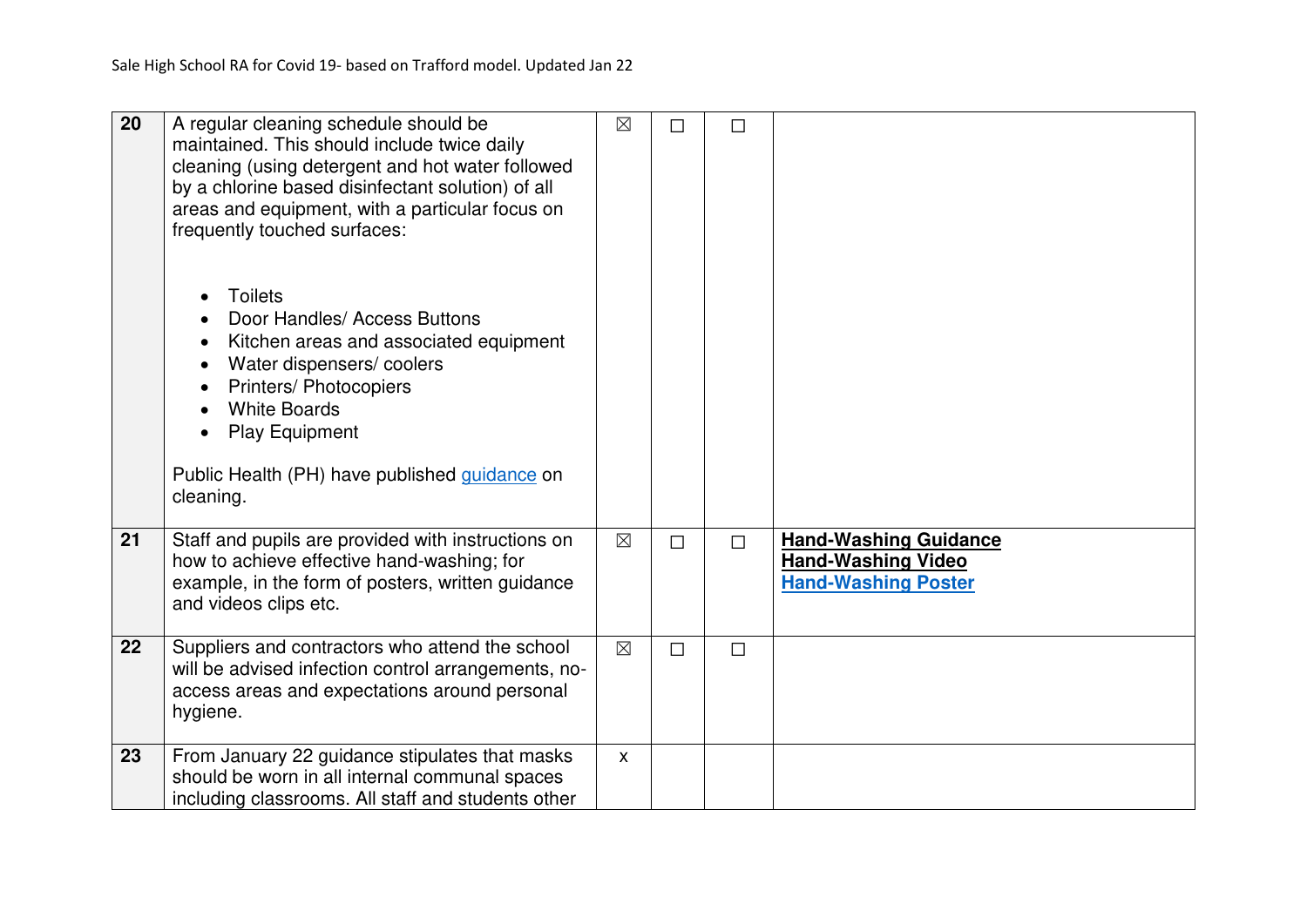| .<br><br>$- \cdot \cdot$<br><br>thar<br>will<br>liqible_<br>students<br>WII<br>wear<br>tnose<br>exempt<br>$\sim$ $\sim$ $\sim$ $\sim$<br>aiver<br>рe<br>VQ.<br>caros<br>mplior<br><b>GVQI</b> |  |  |  |
|-----------------------------------------------------------------------------------------------------------------------------------------------------------------------------------------------|--|--|--|
|-----------------------------------------------------------------------------------------------------------------------------------------------------------------------------------------------|--|--|--|

# **Response To An Infection**

| Ref | <b>Control Measure</b>                                                                                                                                                                                                                                                                                                                                                                                                                                                                                                                                                                                                    | <b>Yes</b>  | <b>No</b> | N/A    | <b>Actions Taken</b>                                      |
|-----|---------------------------------------------------------------------------------------------------------------------------------------------------------------------------------------------------------------------------------------------------------------------------------------------------------------------------------------------------------------------------------------------------------------------------------------------------------------------------------------------------------------------------------------------------------------------------------------------------------------------------|-------------|-----------|--------|-----------------------------------------------------------|
|     |                                                                                                                                                                                                                                                                                                                                                                                                                                                                                                                                                                                                                           |             |           |        | <b>Details / Further Information</b>                      |
| 23  | Sufficient understanding and processes are in<br>place to respond to a confirmed case of COVID<br>19 in school:<br>Those with symptoms book a test<br><b>Contact Outbreak Management and</b><br>Contact Tracing Hub, (OMCTH)<br>(covidtrace@trafford.gov.uk) when<br>become aware of a confirmed case<br>(OMCTH will also contact schools when<br>they become aware of a confirmed case).<br>OMCTH will then work with school to<br>determine actions to be taken.<br>Outbreak management plan is<br>implemented if requested in response to<br>request from local Director of Public<br>Health, Test and Trace or OMCTH. | $\boxtimes$ | $\Box$    | $\Box$ | See Outbreak Management Plan Below                        |
| 24  | If an outbreak occurs, the school's Covid-19<br>outbreak management plan is implemented.                                                                                                                                                                                                                                                                                                                                                                                                                                                                                                                                  | $\boxtimes$ | $\Box$    | $\Box$ | See plan for teaching in event of school closure<br>below |
|     | Remote/distance learning contingency                                                                                                                                                                                                                                                                                                                                                                                                                                                                                                                                                                                      |             |           |        |                                                           |
|     | arrangements for all pupils should be maintained                                                                                                                                                                                                                                                                                                                                                                                                                                                                                                                                                                          |             |           |        |                                                           |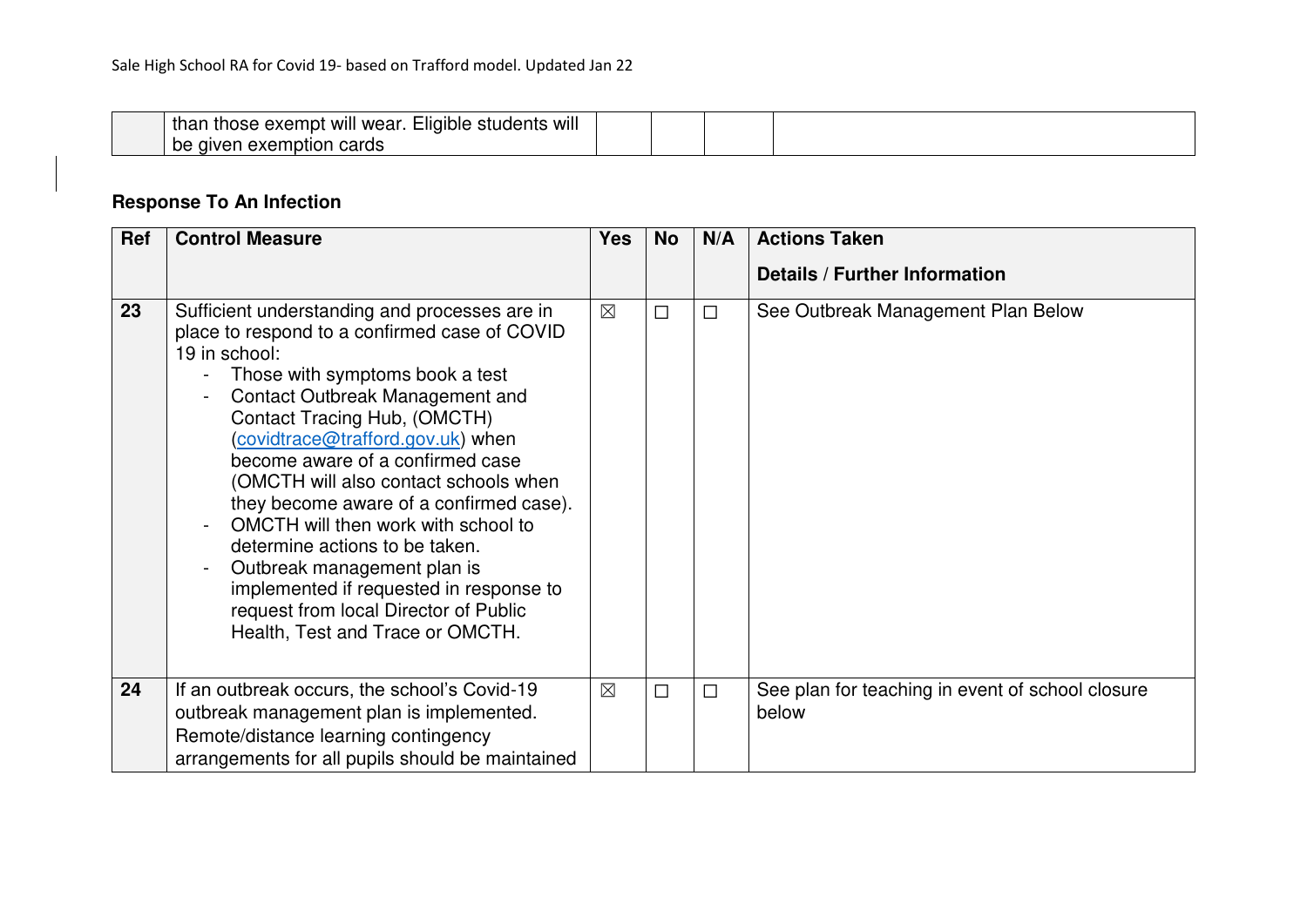| ⊦any<br>year group closure during /<br>case of school/<br>ın |  |  |
|--------------------------------------------------------------|--|--|
| local                                                        |  |  |
|                                                              |  |  |

# **Key Roles and Responsibilities**

| <b>Ref</b> | <b>Control Measure</b>                                                                                                                                                                                                                | <b>Yes</b>  | <b>No</b> | N/A    | <b>Actions Taken</b>                 |
|------------|---------------------------------------------------------------------------------------------------------------------------------------------------------------------------------------------------------------------------------------|-------------|-----------|--------|--------------------------------------|
|            |                                                                                                                                                                                                                                       |             |           |        | <b>Details / Further Information</b> |
| 25         | Sufficient staffing and resources are in place to<br>maintain the security of the building and its<br>occupants, including relief staff when necessary.                                                                               | $\boxtimes$ | $\Box$    | П      |                                      |
| 26         | Sufficient staffing and resources are in place to<br>maintain the cleanliness of the building and to<br>carry out necessary inspections of consumables<br>needed to maintain hygiene.                                                 | $\boxtimes$ | П         | П      |                                      |
| 27         | Sufficient numbers of trained staff are in place to<br>provide recommended First Aid provision.                                                                                                                                       | $\boxtimes$ | $\Box$    | $\Box$ |                                      |
| 28         | Sufficient numbers of staff are in place to enable<br>safe evacuation of the building in the event of an<br>emergency.<br>New advice of fire doors and fire evacuation drills<br>has been issued to schools: Revised Fire<br>Guidance | $\times$    | $\Box$    | $\Box$ |                                      |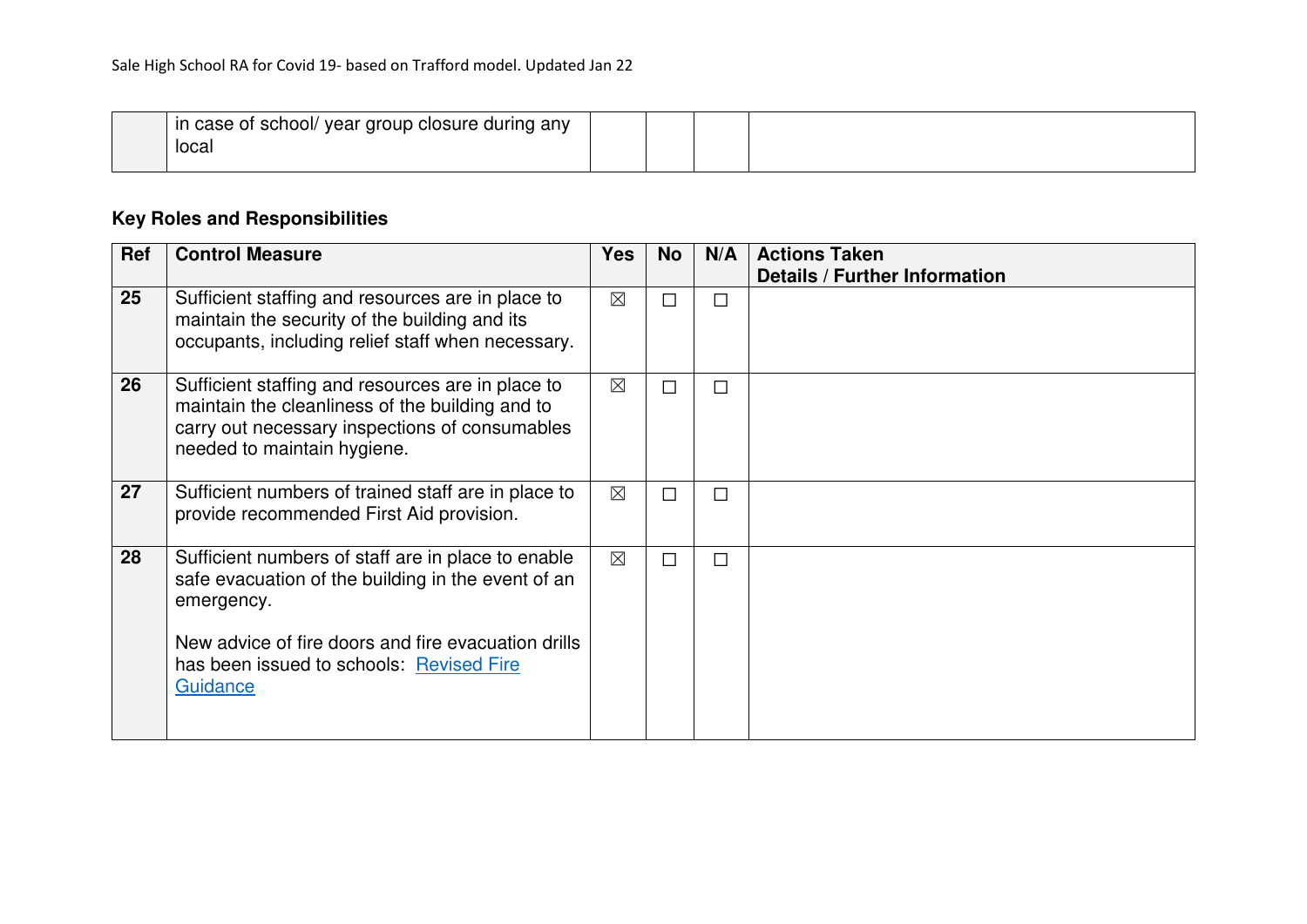## **Statutory Premises Compliance and Maintenance**

| Ref | <b>Control Measure</b>                                                                                                                        | <b>Yes</b>  | <b>No</b> | N/A    | <b>Actions Taken</b>                 |
|-----|-----------------------------------------------------------------------------------------------------------------------------------------------|-------------|-----------|--------|--------------------------------------|
|     |                                                                                                                                               |             |           |        | <b>Details / Further Information</b> |
| 29  | <b>PPM (Planned Preventative Maintenance)</b><br>work will continue to be delivered for critical<br>building systems (Life-Safety) including: | $\boxtimes$ | $\Box$    | $\Box$ |                                      |
|     | <b>Fire Alarm and Detection</b><br>$\bullet$                                                                                                  |             |           |        |                                      |
|     | <b>Powered Doors / Gates</b><br>$\bullet$                                                                                                     |             |           |        |                                      |
|     | <b>Legionella and Water Testing</b><br>$\bullet$                                                                                              |             |           |        |                                      |
|     | <b>Electrical Safety</b><br>$\bullet$                                                                                                         |             |           |        |                                      |
|     | <b>Gas Safety</b><br>$\bullet$                                                                                                                |             |           |        |                                      |
|     | <b>PAT Testing</b><br>$\bullet$                                                                                                               |             |           |        |                                      |
|     | <b>Asbestos Management</b><br>$\bullet$                                                                                                       |             |           |        |                                      |
|     | All PPM will be undertaken taking into<br>account the schools social distancing and<br>hygiene arrangements.                                  |             |           |        |                                      |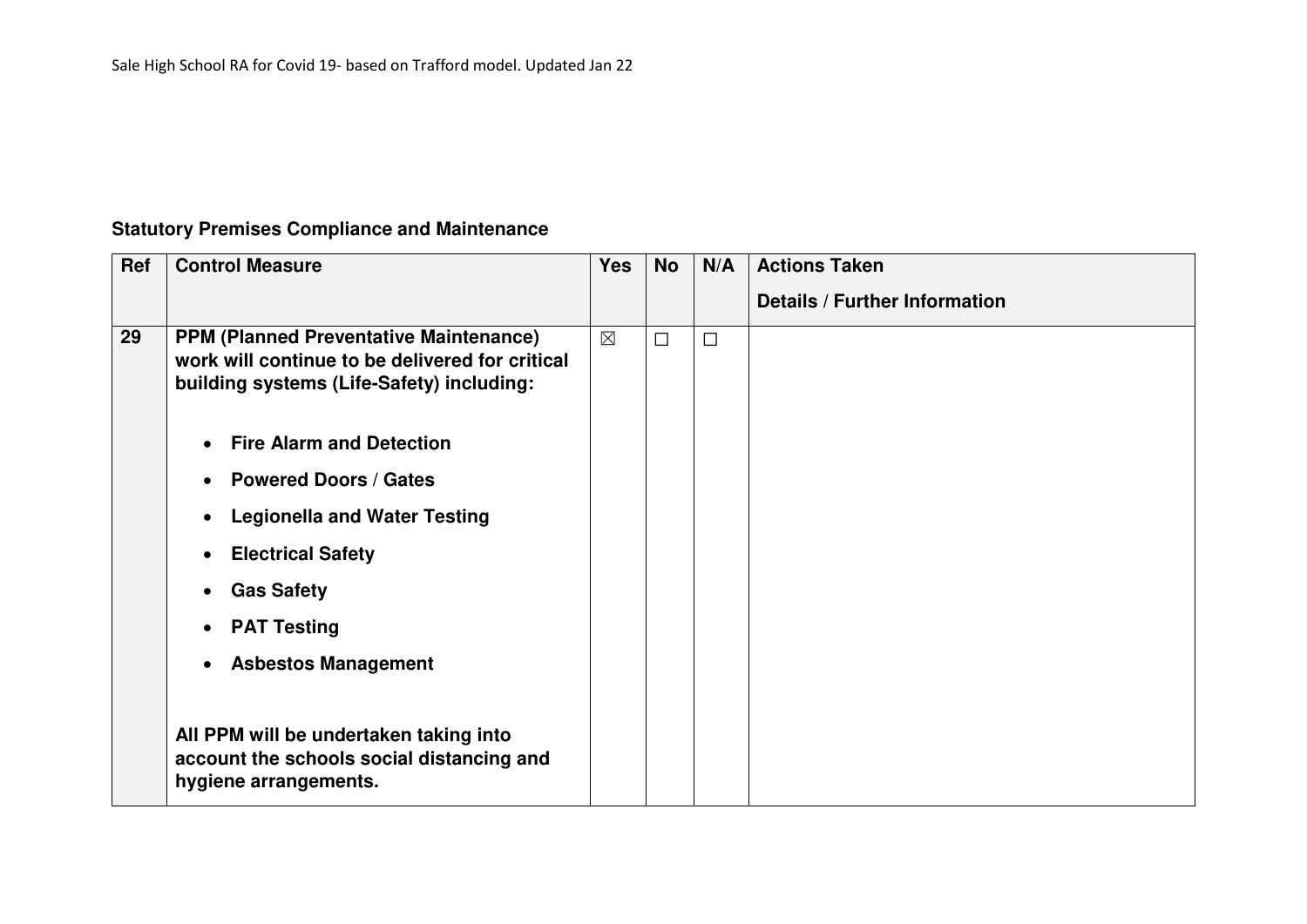| 30 | Defect Reporting arrangements are in place<br>and all staff are aware of the arrangements. | $\boxtimes$ |  | All staff are aware of the procedure for sharing<br>any defects or issues with site staff. This is<br>shared with all new staff on induction |
|----|--------------------------------------------------------------------------------------------|-------------|--|----------------------------------------------------------------------------------------------------------------------------------------------|

#### **Outbreak Management**

**Outbreak Management Plan (OMP) outlines how the school would operate if additional measures are recommended for your setting or the local area. The Director of Public Health, Public Health England Health Protection Teams or the Local Authority could recommend certain measures are re-introduced. This may happen to help manage outbreaks in schools, or if there is an "extremely high prevalence" of Covid-19 in the community and other measures have failed to reduce transmission, or as part of a package of measures "responding to a variant of concern".**

## **N.B- THE FOLLWING CONTROL MEASURES DO NOT NEED TO BE PUT INTO PLACE UNLESS RECOMMENDED BY THE DIRECTOR OF PUBLIC HEALTH, PHE HEALTH PROTECTION TEAMS OR THE LOCAL AUTHORITY.**

| Ref | <b>Control Measure</b>                                                                                                                                                                                                                                                                                                                                                                                                                                                                                                  | <b>Yes</b>  | <b>No</b> | N/A | <b>Actions Taken</b>                                                                                                                  |
|-----|-------------------------------------------------------------------------------------------------------------------------------------------------------------------------------------------------------------------------------------------------------------------------------------------------------------------------------------------------------------------------------------------------------------------------------------------------------------------------------------------------------------------------|-------------|-----------|-----|---------------------------------------------------------------------------------------------------------------------------------------|
|     |                                                                                                                                                                                                                                                                                                                                                                                                                                                                                                                         |             |           |     | <b>Details / Further Information</b>                                                                                                  |
| 01  | If there is significant concern that existing or<br>recently introduced measures in an area have<br>failed to mitigate community transmission, or that<br>a more robust response is required in an<br>outbreak, or where there are cases identified as<br>a Variant of Concern (VoC), it may be necessary<br>to limit the number of children and young people<br>in education or childcare settings through<br>attendance restrictions.<br><b>ATTENDANCE RESTRICTIONS SHOULD</b><br>ONLY BE CONSIDERED AS A LAST RESORT | $\boxtimes$ | $\Box$    |     | • Ensure remote learning platform remains.<br>• Provision in place for key worker children<br>attendance (as per national lockdowns). |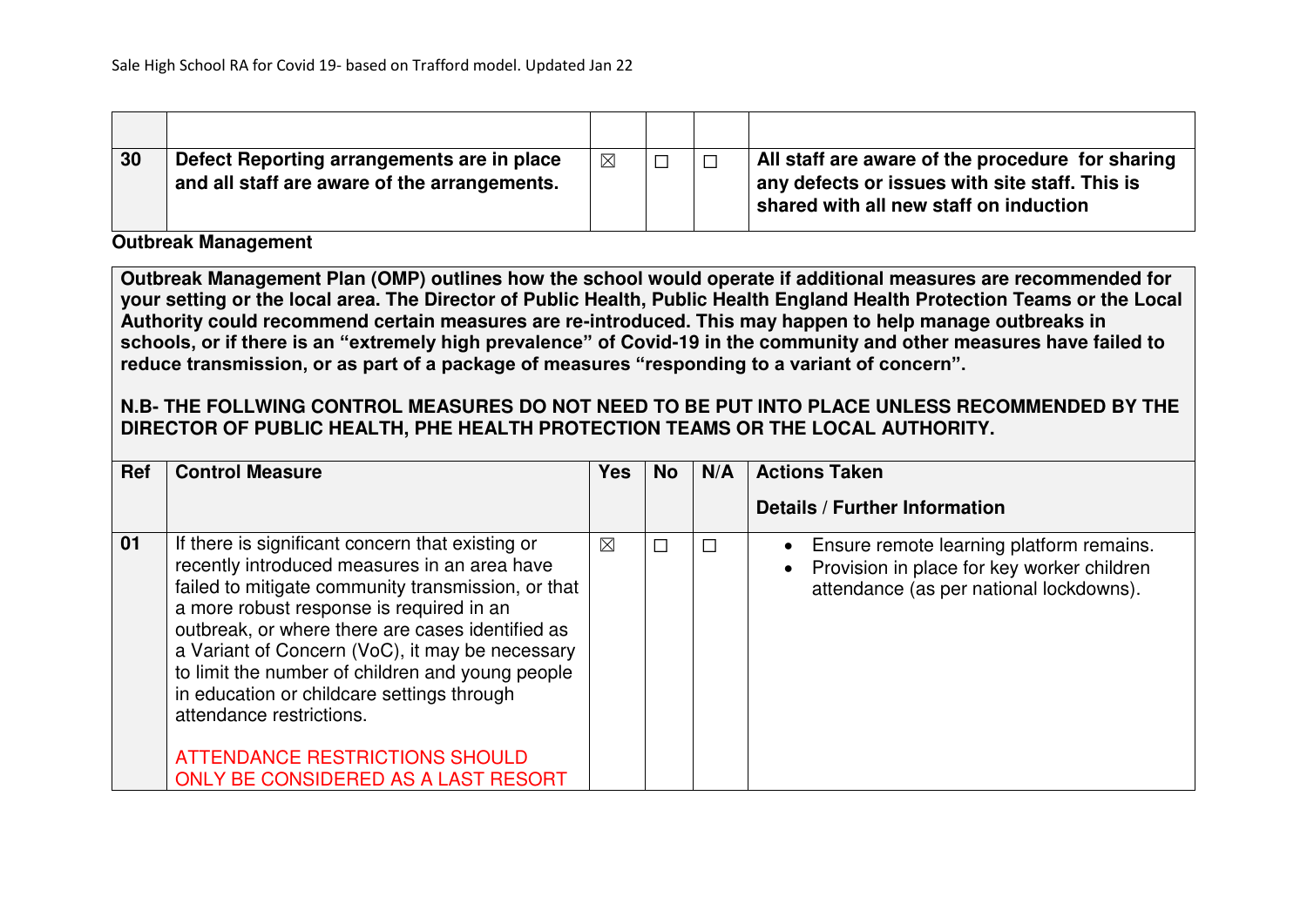|    | <b>FOLLOWING THE DFES 'CONTINGENCY</b><br>FRAMEWORK' AND, IN COLLABORATION<br>WITH PUBLIC HEALTH AND THE LOCAL<br><b>AUTHORITY.</b>                                                                                                                                 |             |        |        |                                                                                                                                                                                                                                    |
|----|---------------------------------------------------------------------------------------------------------------------------------------------------------------------------------------------------------------------------------------------------------------------|-------------|--------|--------|------------------------------------------------------------------------------------------------------------------------------------------------------------------------------------------------------------------------------------|
| 02 | When a variant of COVID-19 is classed as a<br>variant of concern (VoC), DHSC will increase<br>targeted testing in that area to help suppress and<br>control any possible new cases and better<br>understand the new variants.                                       | $\boxtimes$ | $\Box$ | $\Box$ | For secondary schools onsite Asymptomatic<br>$\bullet$<br>Testing Sites (ATS) in place.<br>Increased use of home testing for staff.                                                                                                |
| 03 | Temporary re-introduction of year/class bubbles,<br>for a temporary period to reduce mixing between<br>groups.                                                                                                                                                      | $\boxtimes$ | $\Box$ | $\Box$ | Year/ class group bubbles implemented<br>$\bullet$<br>Staggered entrance/ exit times (if possible)<br>Use of different entrances (if possible)<br>Staggered/ limited use of communal areas-<br>hall/ dining room etc.              |
| 04 | Temporary re-introduction of face coverings.<br>In all cases any educational drawbacks in the<br>recommended use of face coverings should be<br>balanced with the benefits in managing<br>transmission and should allow for reasonable<br>exemptions for their use. | $\boxtimes$ | $\Box$ | $\Box$ | Face coverings worn by staff and visitors, in<br>$\bullet$<br>communal areas unless they are exempt.<br>Face coverings worn by pupils in communal<br>$\bullet$<br>areas/ all areas                                                 |
| 05 | Temporary re-introduction of shielding in the<br>event of a major outbreak or variant of concern<br>that poses a significant risk to individuals on the<br>shielded patient list.<br>SHIELDING CAN ONLY BE RE-INTRODUCED<br>BY NATIONAL GOVERNMENT.                 | $\boxtimes$ | $\Box$ | $\Box$ | Individual risk assessments regularly<br>$\bullet$<br>reviewed and specifically in line with any<br>updated government guidance regarding<br>VoCs.<br>Remote learning platform in place for<br>children who are advised to shield. |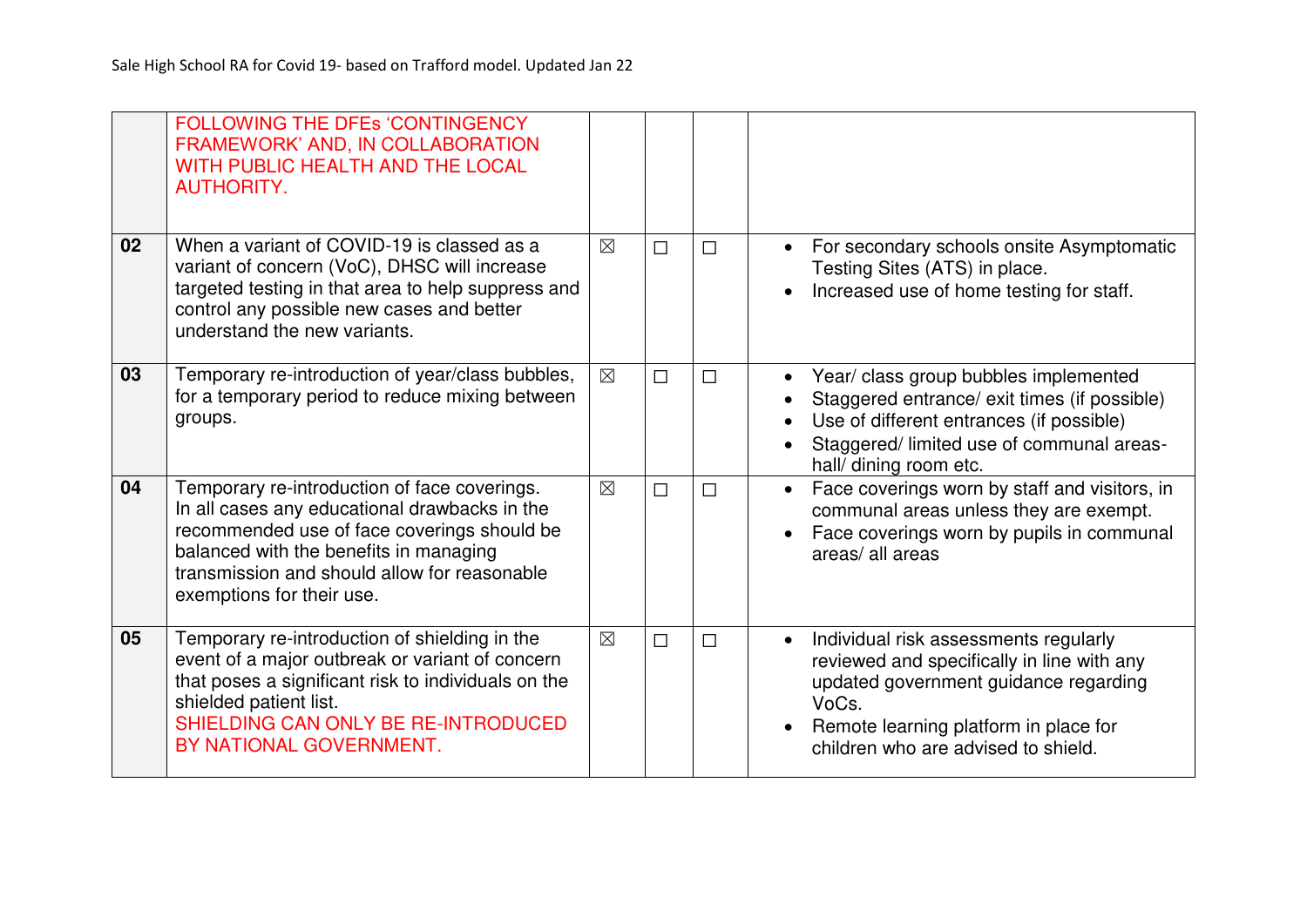| 06 | Temporary limit/ changes to certain school | $\boxtimes$ |  | Risk assessments in place. |
|----|--------------------------------------------|-------------|--|----------------------------|
|    | activities;                                |             |  |                            |
|    | - residential educational visits           |             |  |                            |
|    | - open days                                |             |  |                            |
|    | - transition and taster days               |             |  |                            |
|    | - parental attendance in settings          |             |  |                            |
|    | - performances in settings                 |             |  |                            |
|    | -sports days                               |             |  |                            |

### **Any Additional Information and Control Measures (Detail Below)**

We will continue to have students in seating plan places. Staff will be asked to ensure any updated seating plans are on SMH Year groups will continue to have separate dining and social facilities

Students and staff unless exempt will wear face coverings.

We will continue to limit meetings of large groups of people where possible and continue with using on line meeting apps.

Staff will be reminded that even when meeting in small groups they should be aware of the mitigations they can undertake- social distancing, ventilation and sanitising

Students/staff will be asked to undertake LFT immediately prior to attending school trip/residential.

Visitors to school will be asked to show evidence of negative LFT in some circumstances